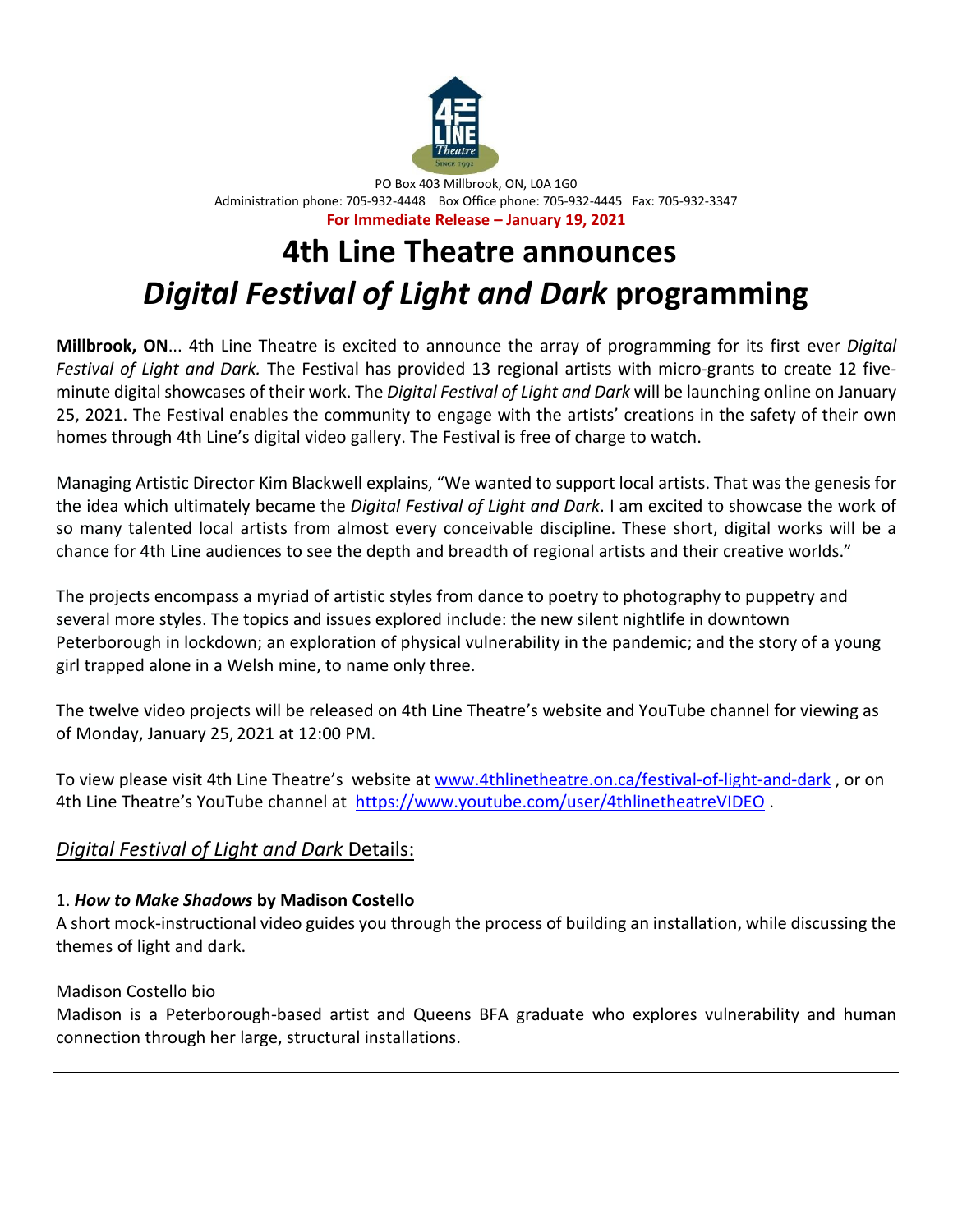#### 2. *Dark Eyes* **by Naomi Duvall**

A shadow puppetry vignette detailing an unusual and lost love. Written/performed by Naomi Duvall, directed by Shannon McKenzie with music/editing by Robert Hedge.

#### Naomi Duvall bio

Naomi is a regional actor, creator, feminist and emerging playwright. Dance, puppetry, comedy, passion and honesty feature in her work and she loves dogs.

#### 3. *Shrouded* **by Jennifer Elchuk (Opal)**

This aerial silks solo explores darkness as a place of security, and light as exposing vulnerability, as experienced physically and emotionally during the pandemic. Performed by Opal (Jennifer Elchuk). Original music by aquapher (Jared Bremner).

#### Jennifer Elchuk (Opal) bio

Jennifer (Opal) has been active in the Peterborough arts community since 2006. Beginning in visual arts and dance, her current focus is aerial circus.

#### 4. *18 Flames Per Second* **by Josh Fewings**

How did we get where we are now? Films, flames and 16mm projectors bring humanity to light through an abstract lens at 18 flames per second.

#### Josh Fewings bio

Josh is from Peterborough and is a professional musician in folk duo Mayhemingways. He is branching out into visual/film arts with "18 Flames Per Second."

#### 5. *Shadows and The Human Heart* **by Frank Flynn & Madison Sheward**

Shadows and the Human Heart articulates the exquisite mix of melancholy and joy. A beautiful melody and the elegant lines of classical dance pull heartstrings.

Frank Flynn & Madison Sheward bios

Frank is a writer and dramatist. His plays have been produced across Canada and as far afield as New Zealand and South Korea.

Madison is currently working towards her BFA in Musical Theatre Dance at the Chicago College of Performing Arts. Madison cannot wait to see where this journey will take her and is especially grateful to those who have supported her and continue to support her along the way.

#### 6. *The many shades between light and dark, Art v COVID-19 in 2020* **by Steafan Hannigan**

Artists, Performers, Musicians and Directors reflect upon their life-changing experiences during the COVID-19 era, sharing their thoughts and feelings. Multimedia presentation photography/ audio/video.

#### Steafan Hannigan bio

Steafan is a multidisciplinary artist working in a variety of mediums including photography, video and music. Born and raised in Ireland, he currently lives in Baltimore, Ontario.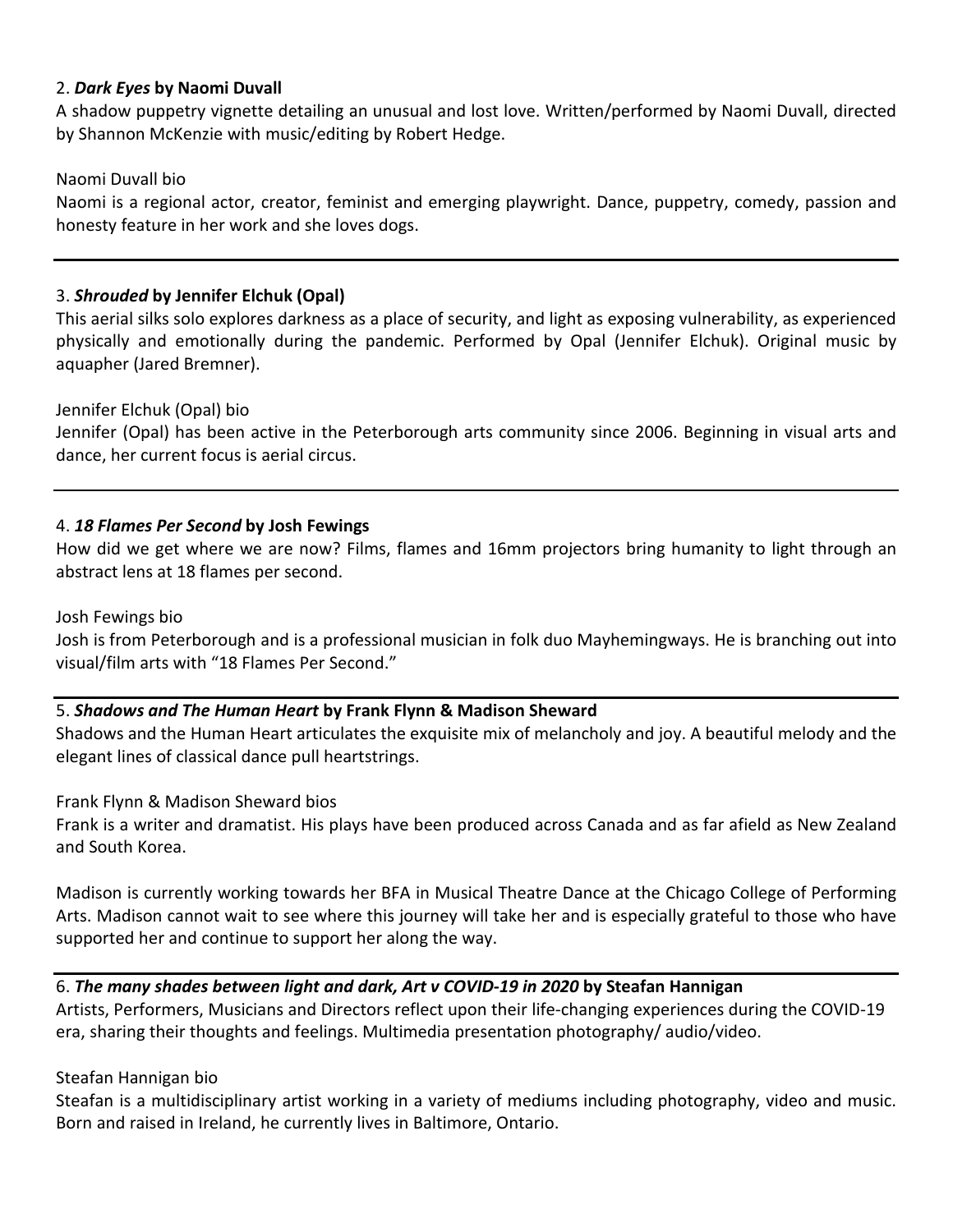#### 7. *Before It Dies* **by Mike Moring**

A power outage interrupts a stressful evening and presents an opportunity for quiet reflection for an estranged couple.

#### Mike Moring bio

Mike is an award-winning filmmaker and active member of Peterborough's theatre community. Pandemic permitting, he hopes to complete his first feature-length film in 2021.

#### 8. *Night Shift* **by Tristan Peirce**

This story gives us a glimpse into the Peterborough Night Life. Bar hoppers and partygoers are nowhere to be seen. Rather, this current night life—amid Lockdown II and a stay-at-home order—is still and silent.

#### Tristan Peirce bio

Tristan is a photographer and videographer, based in Peterborough. He is excited to start 2021 creating and sharing his art at both 4th Line Theatre and the Art Gallery of Peterborough's group exhibition *Presently*.

#### 9. *Nerys in the Dark* **by Kelsey Powell**

A young girl is trapped alone in a coal mine in 19th Century Wales. Backed into a corner she has no choice but to channel her frustration into hope.

#### Kelsey Powell bio

Kelsey is a multi-disciplinary artist based in Peterborough. He eagerly awaits the return of live theatre but in the meantime thanks 4th Line for this opportunity to express themself creatively and keep the fire burning.

#### 10. *Accident* **by Benj Rowland**

During the COVID-19 pandemic, because music and live events were cancelled, Rowland started playing live online as a way to make some income and keep his music/ performance practice alive. This video is a document of the performance space that he has developed, and will consist of one song performed with multiple live video overlays.

#### Benj Rowland bio

Benj is a singer, songwriter and multi-instrumentalist folk musician based in Peterborough.

#### 11. *Over and Under: Two Recitals* **by PJ Thomas**

The imagery in these two poems refers to the play of sun and moon around the horizon and equinoxes creating light and dark.

#### PJ Thomas bio

PJ is a novelist who has recently turned to poetry. She successfully launched her first book of poems, Undertow, in the autumn of 2020.